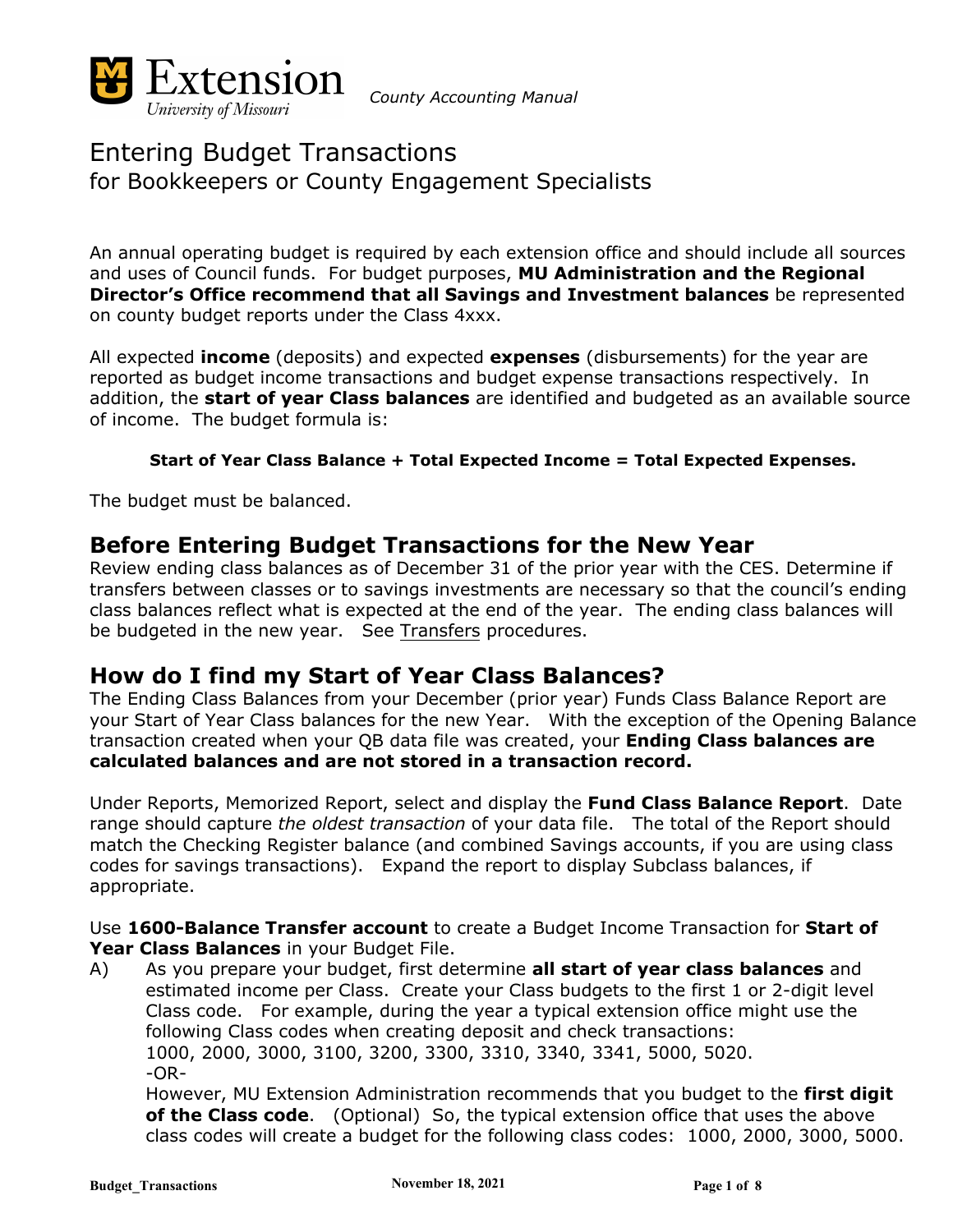B) Now that you have estimated all expected income and know your available start of year Class Balances as of January 1, the CES, Council and Bookkeeper decide how to allocate the total **Start of Year** *balances plus new income* among all the **expenses.**

In other words… **plan how you will spend the beginning (carry-over) balance plus estimated new income!**

#### **The following text is an excerpt from the County Engagement Specialist's Budget procedure.**

#### *During the development of the council's budget, remember to include the following data for the New Year:*

- *December 31 end-of-year class balances for all Classes and Subclasses, including Savings/investments and Other Agency funds (4H, Master Gardener, etc). If appropriate, some subclass balances and income/expense accounts may be consolidated under the generic class, for example, all 3xxx classes and subclasses balances, budget income items and budget expense items may be added together for each account.*
- *Estimated Interest income for bank accounts.*

#### *Discontinue use of the following accounts in budget or actual transactions*

- *1700-Funds Income account*
- *2600-Funds Expense account*
- *1000-Proceeds from Sale of Investments.*
- *8500-Purchase of Investment Expense Account*
- *1510-university subsidy.*

*When using the above-mentioned accounts in transfer transactions, income and expenses incorrectly appear as new income or expense.*

*Instead, for actual accounting transactions, use 1600-Balance Transfer or 1610-Funds Re-Allocation when transferring money from one class to another, or from one bank account to another bank account. With this process, the transfer transaction amounts are offset to zero. For budget purposes,* 

- *use 1600-Balance Transfer account to report the carry-over class or subclass balance.*
- *Use the 1610-Funds Re-allocation account to report an Intent to Transfer between classes or bank accounts for the new year.*

#### *For actual transactions during the year,*

• *use either the 1600-Balance Transfer account or the 1610-Funds Re-allocation account for actual Transfer Transactions.*

### **Subclasses and Subaccounts**

To allow QuickBooks (QB) to consolidate and calculate balances, income, and expenses on Reports, review your List of Classes and Chart of Accounts. Determine if you correctly have identified subclasses and sub-accounts. As noted during the End of Year Accounting training, review the document, Restructure Class Codes.

To create a new class or account or adjust an existing class or account, see sections at end of this document, *"Create New Account" or "Creating Class Codes."* 

### **Classes**

 If you create a new Class code 5050-Workforce Grant, then set up 5050 as a subclass under 5000.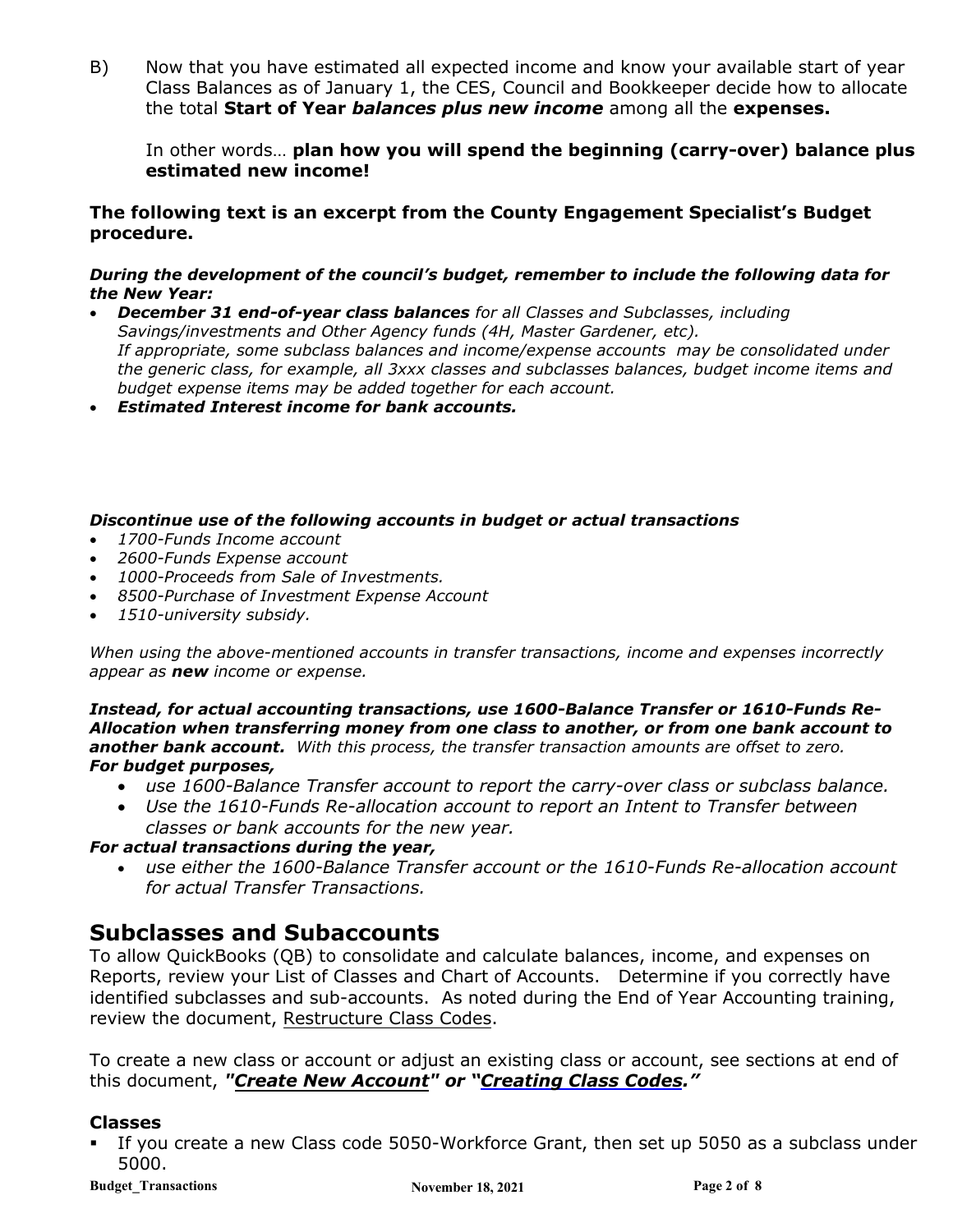If you create a new Class code 3341-Home Based Business Workshop, then set up 3341 as a subclass under 3300 (3300 already is set up as a subclass under 3000).

### **Income and Expense Accounts**

- If you create a new expense account 5130-Printing Supplies, then set up 5130 as a subaccount under 5100.
- If you create a new income account 0140-Special Events, then set up 0140 as a subaccount under 0100.

# **Create Budget Transactions**

**MU Extension and the Regional Director's Office request that all Savings bank accounts be assigned a class code, i.e. Class 4xxx.** For budget purposes, MU Administration recommends that all Savings balances be represented on county budget reports under the Class 4xxx.

Call your Trainer or the QuickBooks Administrator if you need assistance.

### **Savings/Money Market Bank Accounts**

Use Class **4xxx** to enter budget transactions for any Council **Savings** accounts.

- Use **1600-Balance Transfer** to enter a start of year Balance for Savings, Money Market, and other investment accounts.
- Use **0320-Interest Income** to budget expected interest earned on Savings account(s), if interest is deposited to the savings account.
- Use **7090-Working Capital** as the budget expense **or another appropriate expense** account.

### **Checking Bank Account**

In QuickBooks, use **1600-Balance Transfer** to enter your start of year Class Balance.

### **There are two choices regarding the way budget amounts are entered**

- 1. Enter your **annual** budget amount (in the January field)
- 2. **Allocate** your annual budget across all 12 calendar months.

Consult with your CES regarding which method to use.

Be consistent and enter all budget income transactions and budget expense transactions either as an annual amount or as allocated amounts.

### **Enter budget balance, income, and expense amounts for one class at a time.**

**Note**: You must budget amounts accordingly to balance the budget.

# **Create a New Budget**

- **Select Company** from the menu bar.
- **Select Planning & Budgets**

| reate New Budget     |                                                           |
|----------------------|-----------------------------------------------------------|
| Compu<br>Office Supp | <b>Create a New Budget</b>                                |
|                      | Begin by specifying the year and type for the new budget. |
|                      | 릠<br>2009                                                 |
|                      | Choose the budget type                                    |
|                      | O Profit and Loss (reflects all activity for the year)    |
|                      | Balance Sheet (reflects ending balance)                   |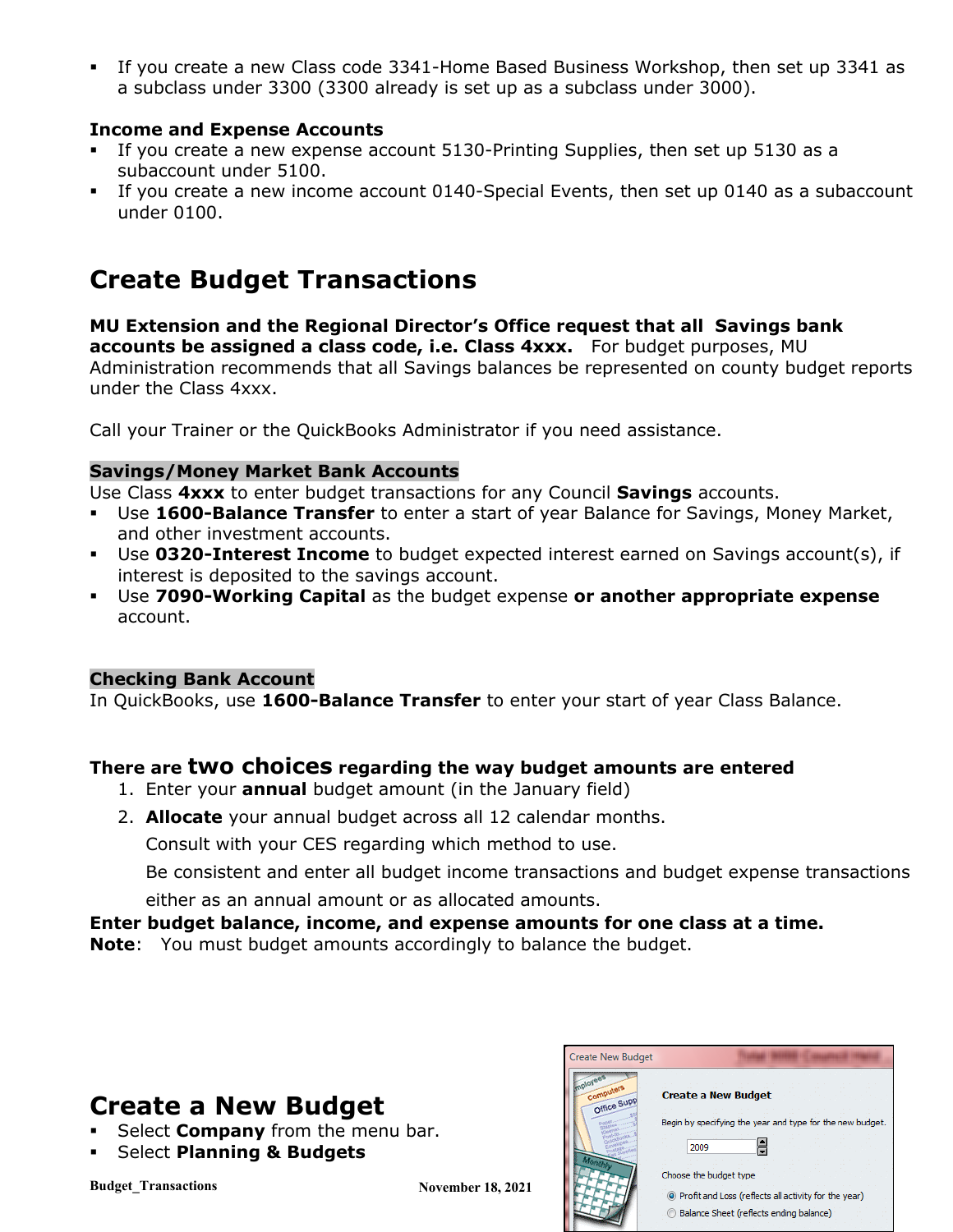- Select **Set Up Budgets**
- **F** Select **Create new Budget** button.
- Select Fiscal **Year**
- Select **Profit and Loss**, Click Next
- Select **Class**, Click Next
- Select **Create Budget From Scratch**.
- Click **Finish**.





### **Choice A) Enter the Annual Budget Amount Only - No Allocation across 12 months**

- **Select the correct Budget Year –** Profit & Loss by Account and Class
- **Select the correct Class** Code
- **Enter Budget amounts as** Annual Amounts in the **January** column for
	- Start of year class balance (1600 acct)
	- **Each income account**
	- Each expense account
	- Click **Save** button.

Note: Click the **OK** button only when you are finished entering all **budget balances, income, and expense** transactions.

| <b>Fi</b> Set Up Budgets                          |                    |           |                      |       |                   |       |       |       |       |       | Ask a help question Ask V How Do I? |          |                   |
|---------------------------------------------------|--------------------|-----------|----------------------|-------|-------------------|-------|-------|-------|-------|-------|-------------------------------------|----------|-------------------|
| Budget                                            |                    |           |                      |       |                   |       |       |       |       |       |                                     |          |                   |
| FY2005 - Profit & Loss by Account and Class       |                    |           | $\blacktriangledown$ |       |                   |       |       |       |       |       |                                     |          | Create New Budget |
|                                                   |                    |           |                      |       |                   |       |       |       |       |       |                                     |          |                   |
| Current Class                                     |                    |           |                      |       |                   |       |       |       |       |       |                                     |          |                   |
| 1000 - County Appropriations                      |                    |           |                      |       |                   |       |       |       |       |       |                                     |          |                   |
|                                                   |                    |           |                      |       |                   |       |       |       |       |       |                                     |          |                   |
| Account                                           | Annual Total       | Jan05     | Feb05                | Mar05 | Apr <sub>05</sub> | May05 | Jun05 | Jul05 | Aug05 | Sep05 | Oct05                               | Nov05    | Dec05             |
| 0210 · County Approp                              | 50,000.00          | 50,000.00 |                      |       |                   |       |       |       |       |       |                                     |          |                   |
| 0220 · City Appropriati                           |                    |           |                      |       |                   |       |       |       |       |       |                                     |          |                   |
| 0300 · Investment Income                          |                    |           |                      |       |                   |       |       |       |       |       |                                     |          |                   |
| 0310 · Endowment Inc                              |                    |           |                      |       |                   |       |       |       |       |       |                                     |          |                   |
| 0320 · Interest Income                            |                    |           |                      |       |                   |       |       |       |       |       |                                     |          |                   |
| 0400 · Gift/Grants/Contr<br>0410 · Corporate/Busi |                    |           |                      |       |                   |       |       |       |       |       |                                     |          |                   |
| 0420 · Individuals                                |                    |           |                      |       |                   |       |       |       |       |       |                                     |          |                   |
| 0430 · Foundations an                             |                    |           |                      |       |                   |       |       |       |       |       |                                     |          |                   |
| 0440 · Governmental                               |                    |           |                      |       |                   |       |       |       |       |       |                                     |          |                   |
| 0900 · Resales/Educ Ser                           |                    |           |                      |       |                   |       |       |       |       |       |                                     |          |                   |
| 0910 · Resale Publicati                           |                    |           |                      |       |                   |       |       |       |       |       |                                     |          |                   |
| 0920 · Soil Test Fees                             |                    |           |                      |       |                   |       |       |       |       |       |                                     |          |                   |
| 0921 · Other Testing S                            |                    |           |                      |       |                   |       |       |       |       |       |                                     |          |                   |
| 0930 · Other Fees                                 |                    |           |                      |       |                   |       |       |       |       |       |                                     |          |                   |
| 0935 . Capitol Improv                             |                    |           |                      |       |                   |       |       |       |       |       |                                     |          |                   |
| 0940 · School Enrichm                             |                    |           |                      |       |                   |       |       |       |       |       |                                     |          |                   |
| 1000 · Proceeds - Sale o                          |                    |           |                      |       |                   |       |       |       |       |       |                                     |          |                   |
| 1100 · Proceeds from Loan                         |                    |           |                      |       |                   |       |       |       |       |       |                                     |          |                   |
| 1300 · Miscellaneous Inc                          |                    |           |                      |       |                   |       |       |       |       |       |                                     |          |                   |
| 1500 · Postage Allotment                          |                    |           |                      |       |                   |       |       |       |       |       |                                     |          |                   |
| 1600 · Balance Transfers                          | 550.50             | 550.50    |                      |       |                   |       |       |       |       |       |                                     |          |                   |
| 2700 · Persnnl Serv - Sal                         |                    |           |                      |       |                   |       |       |       |       |       |                                     |          |                   |
| 2730 · Office Salaries                            | 30,000.00          | 30,000.00 |                      |       |                   |       |       |       |       |       |                                     |          |                   |
| 2800 · Payroll Expenses                           |                    |           |                      |       |                   |       |       |       |       |       |                                     |          |                   |
| 2820 · Social Security                            | 400.00             | 400.00    |                      |       |                   |       |       |       |       |       |                                     |          |                   |
|                                                   |                    |           |                      |       |                   |       |       |       |       |       |                                     | $\alpha$ |                   |
| Copy Across                                       | Adjust Row Amounts | Clear     |                      |       |                   |       |       |       |       |       | $S$ ave                             |          | Cancel            |

### **Choice B) Allocate the Annual budget amount for 12 months**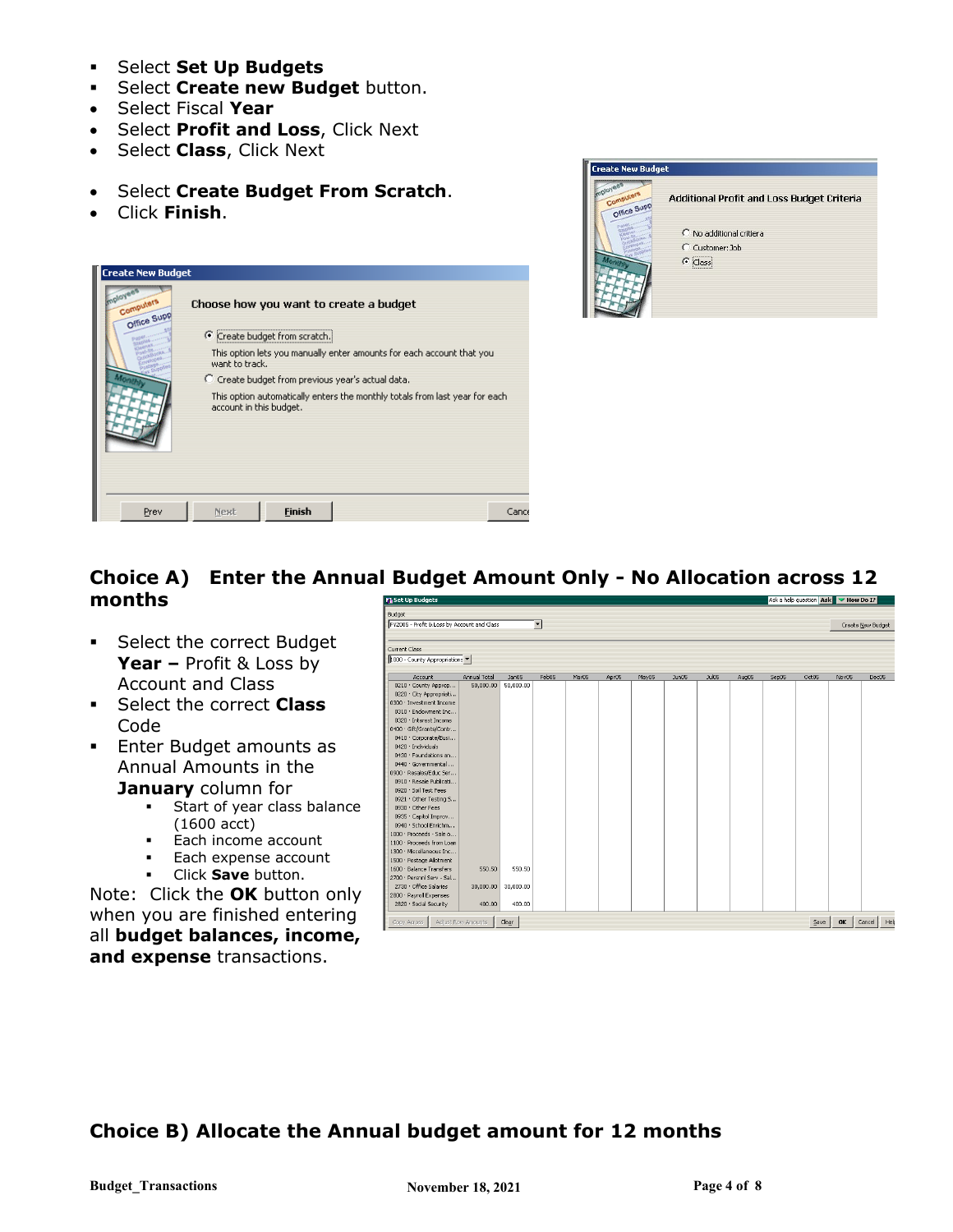Same screen as Choice 1.

- **Enter the Annual Amount in the January** box.
- Divide the annual budget amount among the 12 calendar months.
	- Immediately after the amount, enter a forward slash **/**. The calculator window opens.
	- Enter **12** and press <enter>. The calculated allocation displays.
	- 3130 · Other Tray Keep your cursor inside the January box and click on the **copy across** button at the bottom left of screen.



The allocated result will display for all 12 months.

 If the Annual Total amount is off by a few cents, add (or subtract) the few cents to (from) any allocated month. The Annual Total will adjust.

Current Class

3100 · Travel

3110 Mileage  $3120 \cdot$  Meals

1000 - County Appropriati...

Account 2835 · MCHCP Medical... 2840 · Group Life Insu... 2850 · Workers Comp... 2860 · Retirement - PE.. 2861 · Other Retirement 2870 · Unemployment ... 2880 · Dental Insurance 2890 · Other Benefits 2900 · Non Payroll Salaries

Annual Total Jan05 Feb05

3,000.00

12

 $Mar05$ 

**Click OK.** 

### **If You Need to Remove a Budget Transaction**

In the budget screen, enter the correct year and class code.

- Highlight the amount in the **January** field for the appropriate account.
- **Press Delete key**
- With cursor in the January field, click **Copy Across** button at bottom left of screen.
- All the amounts in the February through December fields will be removed!
- Click **Save** button.

### **Budget Reports**

To determine if your Budget is "in Balance," select the *Budget Summary - All Classes* Report **(Report Center, Memorized Reports)**

- Enter appropriate fiscal year data range at top of screen.
- All classes will display across the columns.
- All budget income plus the 1600-Balance (start of year balances) will display as rows.
- All budget expenses will display as rows.

#### **Sample report.**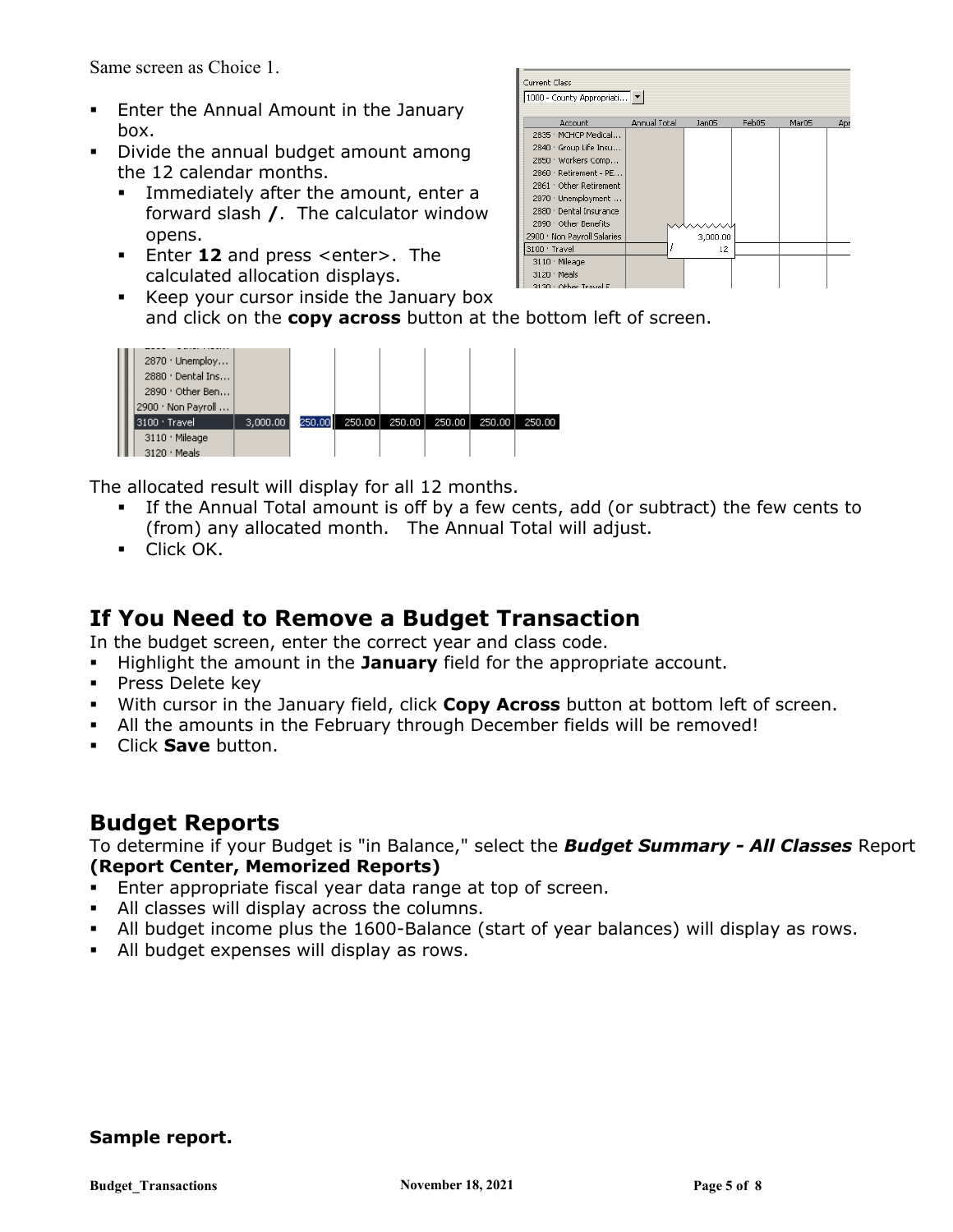|                                 |                                                                                                                         |          |          |                      | maador mannium k                     |          |             |                  |                 |                                |                 |              |
|---------------------------------|-------------------------------------------------------------------------------------------------------------------------|----------|----------|----------------------|--------------------------------------|----------|-------------|------------------|-----------------|--------------------------------|-----------------|--------------|
| <b>Accrual Basis</b>            |                                                                                                                         |          |          |                      | <b>January through December 2003</b> |          |             |                  |                 |                                |                 |              |
|                                 |                                                                                                                         | 2100-Po  | 2600-MC  | 2000 <sub>-Ce.</sub> |                                      | 3100-So  | 3200-Re     | <b>Total 33</b>  |                 |                                |                 |              |
|                                 | <b>Total 10</b>                                                                                                         | (2000-Ce | (2000-Ce | (2000-Ce             | Total 20                             | (3000-Ed | (3000-Ed    | (3000-Ed         | <b>Total 30</b> | 3400-4H                        | <b>Total 40</b> | <b>TOTAL</b> |
|                                 | «Jan - De «Jan - De «Jan - De «Jan - De «Jan - De «Jan - De «Jan - De «Jan - De «Jan - De »Jan - De «Jan - De «Jan - De |          |          |                      |                                      |          |             |                  |                 |                                |                 |              |
| Income                          |                                                                                                                         |          |          |                      |                                      |          |             |                  |                 |                                |                 |              |
| 0100 · Student Fees             |                                                                                                                         |          |          |                      |                                      |          |             | 500.00           | 500.00          | 500.00                         |                 | 1,000.00     |
| 0200 Governmental Approp        | 29.000.00                                                                                                               |          |          |                      |                                      |          |             |                  |                 |                                |                 | 29,000.00    |
| 0900 · Resales/Educ Services    |                                                                                                                         |          |          |                      |                                      | 1.300.00 | 1.000.00    |                  | 2.300.00        |                                |                 | 2.300.00     |
| 1500 · Postage Allotment        |                                                                                                                         | 1.000.00 |          |                      | 1.000.00                             |          |             |                  |                 |                                |                 | 1,000.00     |
| 1510 · Univ. Ins. Subsidy (Budg |                                                                                                                         |          | 6,000.00 | 1,000.00             | 7,000.00                             |          |             |                  |                 |                                |                 | 7,000.00     |
| 1600 · Balance Transfers        | 312.00                                                                                                                  |          | 1,000.00 | $-1.000.00$          | 0.00                                 | 500.00   | 2,000.00    | 50.00            | 2.550.00        | 100.00                         | 10.000.00       | 12,962.00    |
| 1610 · Fund Re-Allocation       |                                                                                                                         |          |          | 6,000.00             | 6,000.00                             |          | $-1,000.00$ |                  | $-1,000.00$     |                                | $-5,000.00$     | 0.00         |
| <b>Total Income</b>             | 29,312.00                                                                                                               | 1.000.00 | 7.000.00 | 6.000.00             | 14,000.00                            | 1,800.00 | 2,000.00    | 550.00           | 4,350.00        | 600.00                         | 5,000.00        | 53,262.00    |
| <b>Gross Profit</b>             | 29.312.00                                                                                                               | 1.000.00 | 7.000.00 | 6.000.00             | 14.000.00                            | 1.800.00 | 2.000.00    | 550.00           | 4.350.00        | 600.00                         | 5.000.00        | 53,262.00    |
| <b>Expense</b>                  |                                                                                                                         |          |          |                      |                                      |          |             |                  |                 |                                |                 |              |
| 2700 · Persnnl Serv - Salaries  | 18,960.00                                                                                                               |          |          | 2,000.00             | 2,000.00                             |          |             |                  |                 |                                |                 | 20,960.00    |
| 2800 · Payroll Expenses         | 2.046.00                                                                                                                |          |          | 500.00               | 500.00                               |          |             |                  |                 |                                |                 | 2,546.00     |
| $3100 \cdot$ Travel             | 3,500.00                                                                                                                |          |          | 1.000.00             | 1.000.00                             |          |             | 300.00           | 300.00          |                                |                 | 4.800.00     |
| 3600 · Postage                  | 400.00                                                                                                                  | 1,000.00 | 7,000.00 | 500.00               | 8,500.00                             | 300.00   | 500.00      |                  | 800.00          | 100.00                         |                 | 9,800.00     |
| 3800 · Telephone Serv - Tolls   | 1,000.00                                                                                                                |          |          |                      |                                      |          |             |                  |                 |                                |                 | 1,000.00     |
| 4700 · Publishing/Printing      |                                                                                                                         |          |          | 1.000.00             | 1.000.00                             |          |             |                  |                 |                                |                 | 1.000.00     |
| 4800 · Reproduction/Copy Ser    | 0.00                                                                                                                    |          |          |                      |                                      |          |             |                  |                 |                                |                 | 0.00         |
| 5100 · AllTypeOfSupplies        | 2,000.00                                                                                                                |          |          | 1,000.00             | 1,000.00                             | 300.00   |             | 200.00           | 500.00          | 500.00                         |                 | 4,000.00     |
| 6400 · Other Contract Services  | 415.00                                                                                                                  |          |          |                      |                                      |          |             |                  |                 |                                |                 | 415.00       |
| 7010 · Extension Council Elec   | 200.00                                                                                                                  |          |          |                      |                                      |          |             |                  |                 |                                |                 | 200.00       |
| 7090 · Working Capital          |                                                                                                                         |          |          |                      |                                      |          |             |                  |                 |                                | 5,000.00        | 5,000.00     |
| 7100 · Soil Test Expenses       |                                                                                                                         |          |          |                      |                                      | 1,200.00 |             |                  | 1.200.00        |                                |                 | 1,200.00     |
| 7200 · Publications for Resale  |                                                                                                                         |          |          |                      |                                      |          | 1,500.00    |                  | 1.500.00        |                                |                 | 1,500.00     |
| 7300 · Repairs/Maintenance      | 500.00                                                                                                                  |          |          |                      |                                      |          |             |                  |                 |                                |                 | 500.00       |
| 7700 · Furniture/Equipment      | 291.00                                                                                                                  |          |          |                      |                                      |          |             |                  |                 |                                |                 | 291.00       |
| 7999 · Fee Generation Distrib   |                                                                                                                         |          |          |                      |                                      |          |             | 50.00            | 50.00           |                                |                 | 50.00        |
| <b>Total Expense</b>            | 29,312.00                                                                                                               | 1,000.00 | 7,000.00 | 6,000.00             | 14,000.00                            | 1,800.00 | 2,000.00    | 550.00           | 4,350.00        | 600.00                         | 5,000.00        | 53,262.00    |
| <b>Net Income</b>               | 0.00                                                                                                                    | 0.00     | 0.00     | 0.00                 | 0.00                                 | 0.00     | 0.00        | $\frac{0.00}{2}$ | 0.00            | $\underline{\hspace{1cm}0.00}$ | 0.00            | 0.00         |

**Budget Summany** 

The **Total Budget Income plus the 1600-Balance Transfer** should equal the **Total Budget Expenses**, as illustrated on this sample Budget Report. Notice the two negative start of year balances on the 1600-Balance Transfer row. Enter any **negative** beginning Class balances in the Budget data entry screen with a **minus sign.**

#### **The Total 1600 Balance Transfer in the TOTAL column should represent your Council's start of year Class balances in your QB Checking Register plus any Savings balances.**

The Total Income row and Total Expense row are equal! The Budget is in balance!

The Total 3000 Class column (3<sup>RD</sup> Column from right) represents the consolidated Totals for budget income and expenses transactions for classes 3100, 3200, 3000.

# **Print the Budget Report**

Select **File, Print Report**

12/17/12

You may need to adjust…

- the column widths on your budget report to fit your Class columns across 1, 2 or more pages.
- change your page orientation to landscape
- Review budget report with CES and Council Officers.
- When approved, the CES and Council Officer sign the **County Budget Summary Signature form.**

## **Send Reports to the Quickbooks Administrator before March 1**

When the budgets for appropriate funding sources (classes) are completed and approved, export the budget file from QuickBooks to Excel in a **xlsx format** by March 1. **See next section on how to**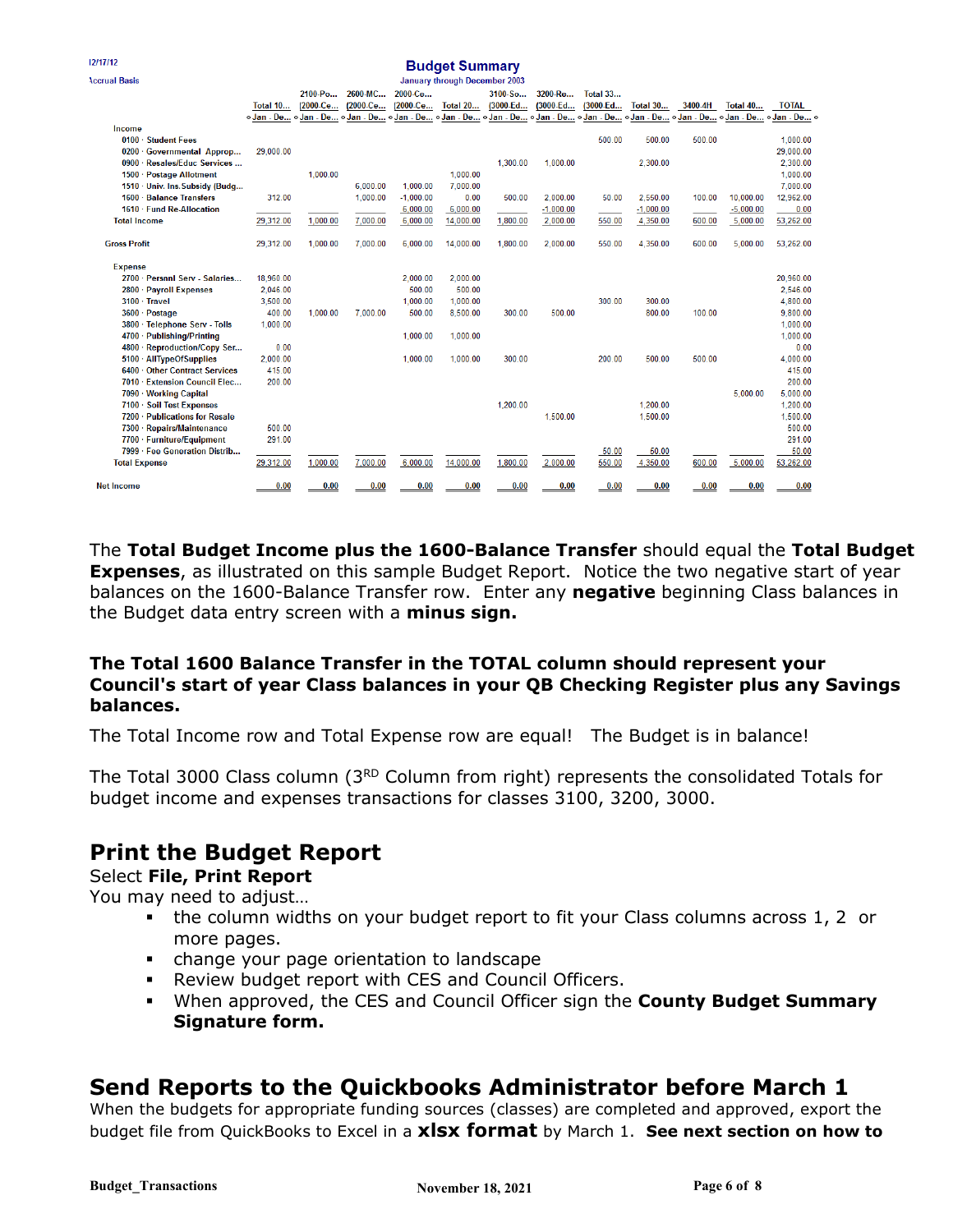**export the budget report**. Send the following documents via email message to your Quickbooks Administrator @ hansenk@missouri.edu

- **County Budget Summary Signature form** signed by a Council Officer and CES
- **Exported budget report in xlsx format**.

## **Export Budget Report to Excel in xlsx Format**

Export the Budget report to Excel in a **xlsx format**, create a filename, and save it to your desktop (or a folder) before attaching it to an email message to your QB Administrator.

#### With the **Budget Summary-All Classes** report displayed on your screen…

- Hide Header Refresh Collapse The Report should be in **collapsed view**. If the Collapse button appears next to the Refresh button, click the **collapse button**. If the Expanded button appears next to the Refresh button, you already are in collapsed view!
- **Click the Excel button just above the date range.**
- Select **Create New Worksheet**.
- **IF In the Send Report to Excel window,**
- **F** Select the **Export button**.



- In the **Create Disk file** window, click the down arrow in the **Save In box** and navigate to the folder where you want to save the budget file. Remember where you saved it so you can attach the file when you send it to the QuickBooks Administrator.
- Create a filename. **Filename should include region initials, county name, and 2-digit year**. For example, **UR-Jefferson-xx, where xx = the new 2-digit year.**
- Under **Save as type**, select **.xlsx**
- Click the **Save** button. The **.xlsx** will be added to the filename.
- Create an email message to the QuickBooks Administrator, attach the budget report file and send.
- **Send Signature form to QB Administrator as well.**

### **If you need to create a new account:**

- Under **Lists, Chart of Accounts** screen, click on the **Accounts button** at lower left of screen. (or,**right click** anywhere within the Chart of Accounts screen, left click on **New.**)
- Click **Ne***w*
- Under **Type***,* select appropriate **Income** or **Expense** account**.**
- Enter a new number, i.e. 7005